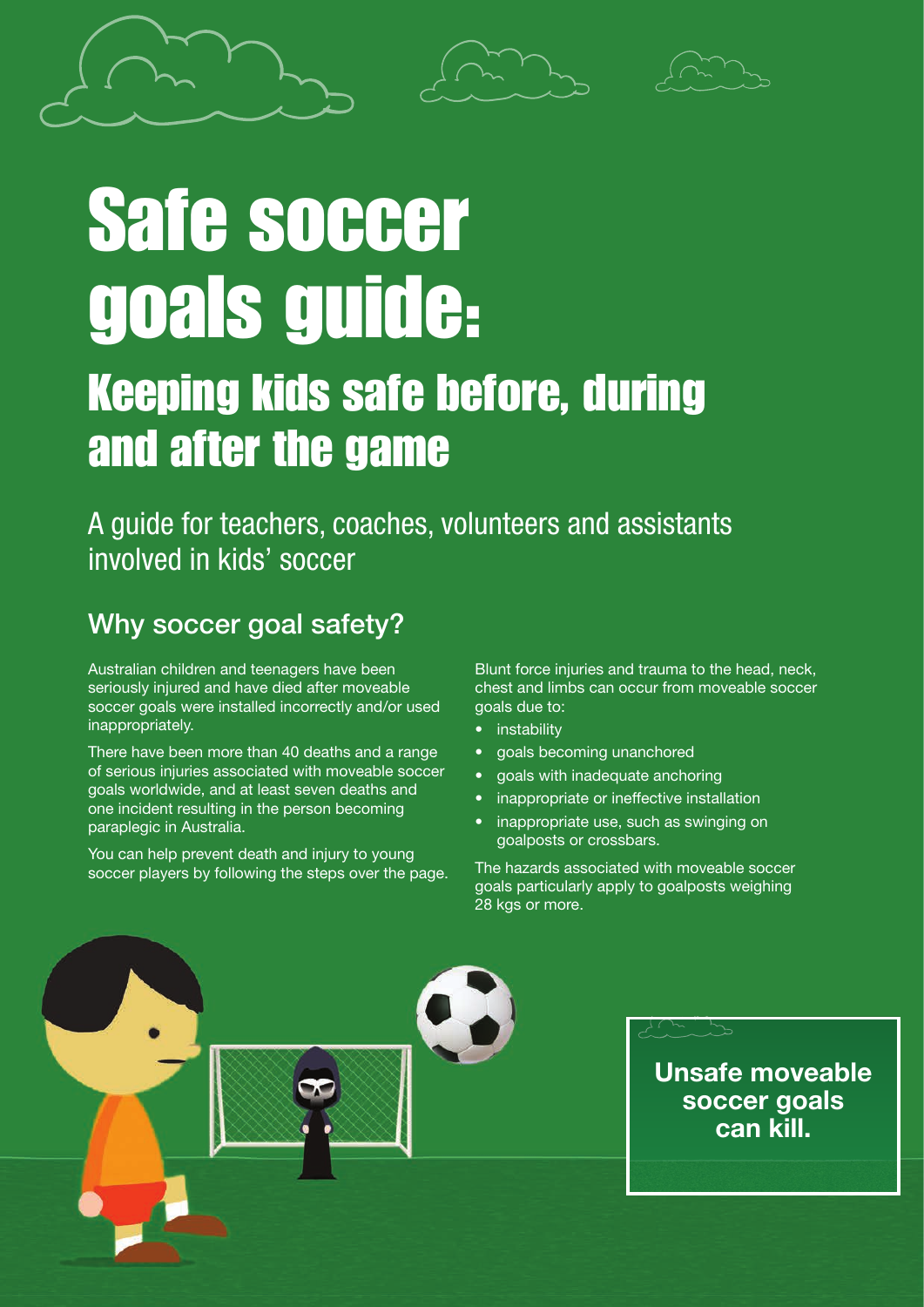### How can I make moveable soccer goals safer?

# ANCHOR, CHECK, RESPECT: The Game Plan for Moveable Soccer Goal Safety

There are simple ways to help prevent death and injury to young soccer players from moveable soccer goals. Always remember to anchor, check and respect moveable soccer goals.

# 1. ANCHOR

- $\vee$  Anchor moveable soccer goalposts securely into the ground.
- $\checkmark$  It takes 200 kgs to properly anchor a full size portable soccer goalpost, which equals:
	- 10 stakes
	- 12 bags of sand, or
	- 10 bags of cement mix.



# 2. CHECK

- $\vee$  Check that your moveable soccer goal is anchored correctly:
	- ensure there are no children around the goalpost
	- shake the goalpost using both hands and push it from behind
	- if the goalpost falls, don't use it until it has been properly secured.
- $\vee$  Before every game or training session, test that the moveable soccer goal is properly secured and safe to use.
- ✔ Don't use it if it's not safe.



# 3. RESPECT

- $\checkmark$  Ensure that no one climbs, swings or plays on a moveable goalpost.
- $\checkmark$  Store the moveable goalposts safely when not in use.



#### Remember: Game ends, goals off.

Moveable soccer goals can kill, so keep them off the field between games.

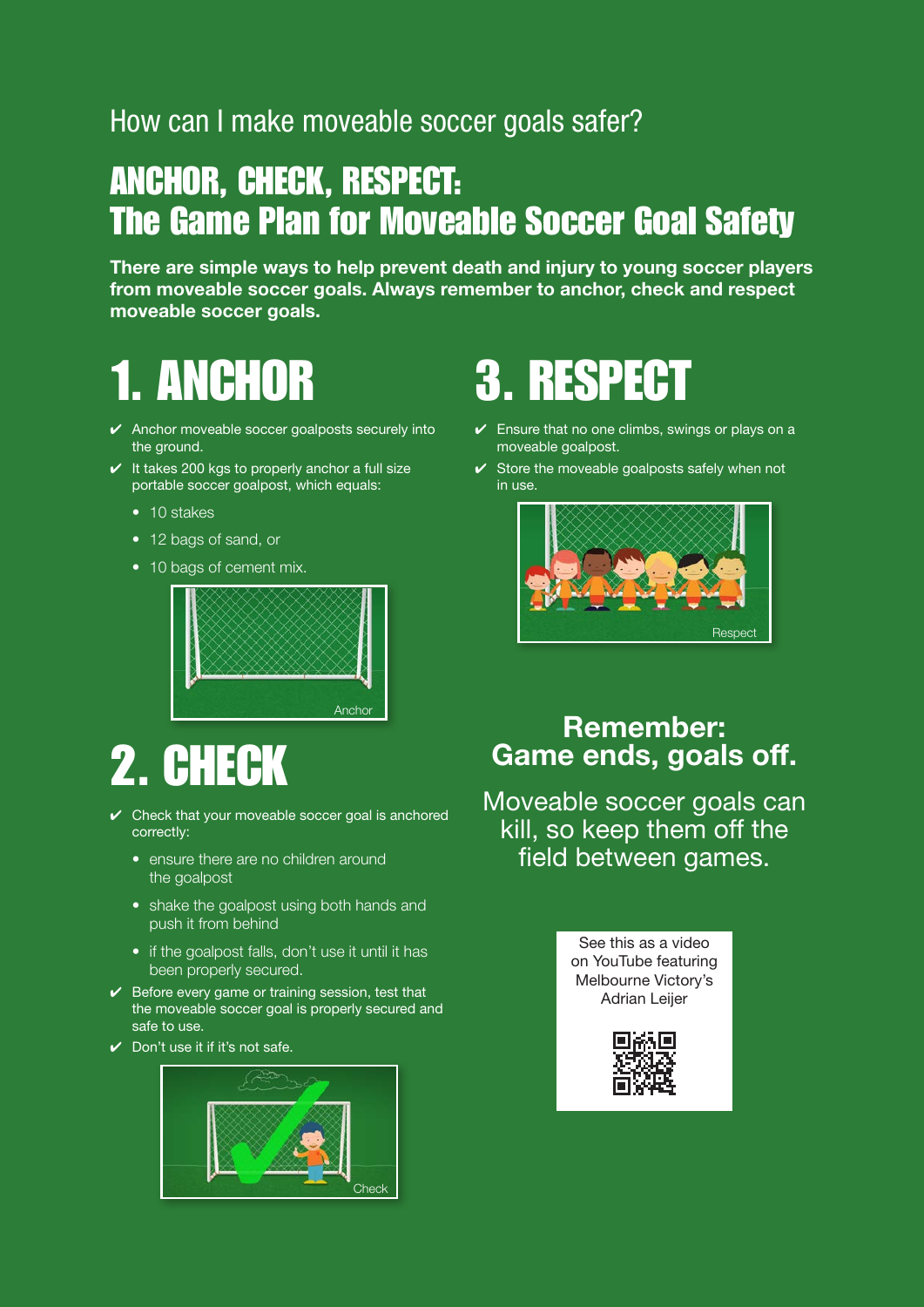



### Stability checklist

Use this checklist to help you further determine whether the moveable soccer goals on your field are stable and safe enough for your players to use.

| <b>STABILITY</b>                                                                                                                                                                                                                                                          | <b>YES</b> | <b>NO</b> |
|---------------------------------------------------------------------------------------------------------------------------------------------------------------------------------------------------------------------------------------------------------------------------|------------|-----------|
| 1. Is your moveable soccer goal on a level surface?<br>If YES, go to the next question.<br>If NO, do not use it until it has been placed on a level surface.                                                                                                              |            |           |
| It takes 200 kilograms to properly anchor a full size portable soccer goalpost.                                                                                                                                                                                           |            |           |
| 2. Is your moveable soccer goal securely anchored by:<br>10 stakes<br>12 bags of sand<br>10 bags of cement mix, or<br>other equivalent anchoring method?<br>If YES to any of these, go to the next question.<br>If NO, do not use it until it has been properly anchored. |            |           |
| After ensuring that your goalpost area is clear of children, vigorously shake the anchored goalpost<br>from the side using both hands. Next, push it forward from behind.                                                                                                 |            |           |
| 3. Did your goalpost move or fall over?<br>If YES, do not use it. Check that the goalpost is on a flat surface<br>and check your anchors again. You may need to add more anchors<br>to secure it.                                                                         |            |           |

If NO, enjoy your game!

 $\lambda$ 

By ensuring that the goalposts are safe, correct and used with respect, they are much less likely to injure kids.